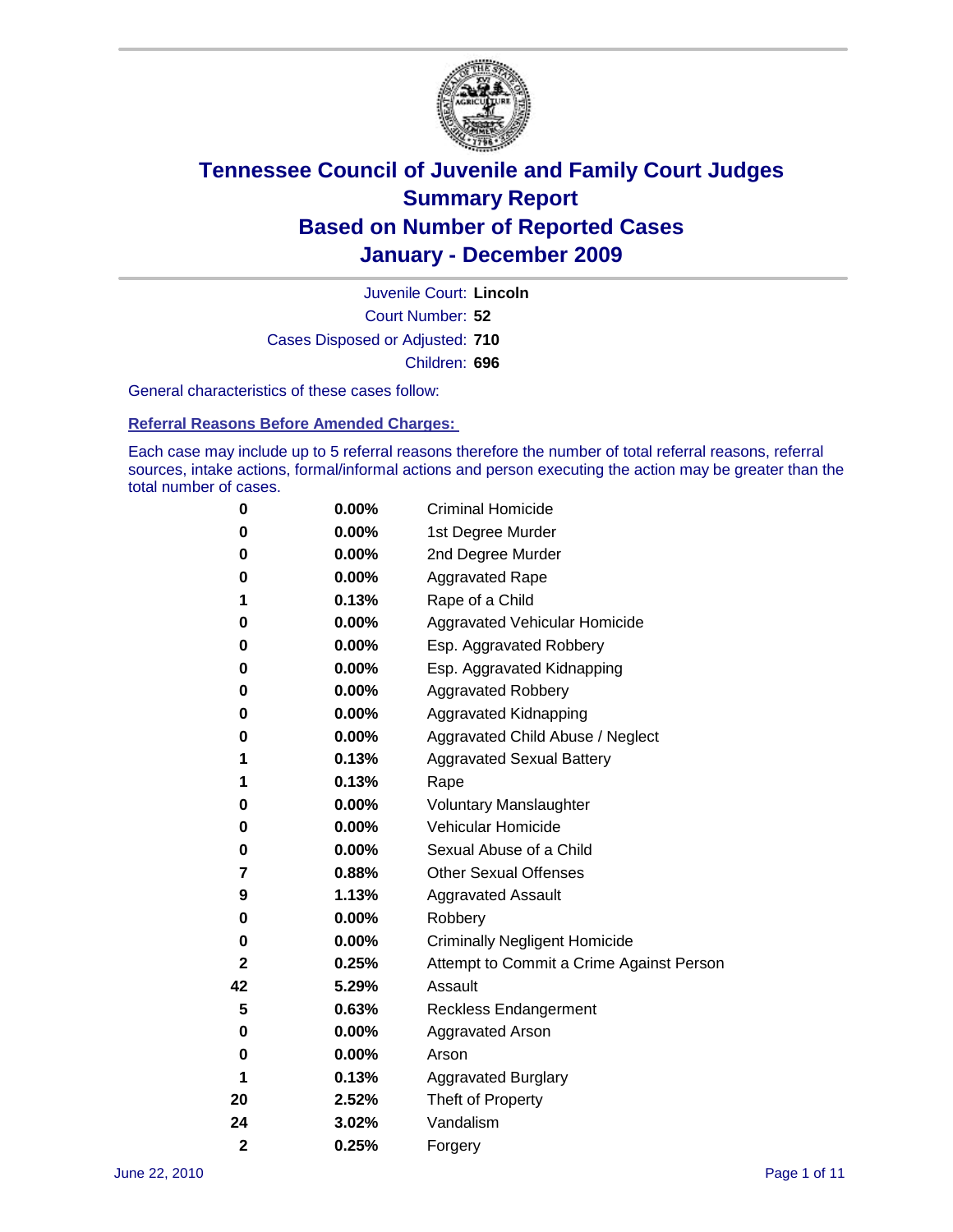

Court Number: **52** Juvenile Court: **Lincoln** Cases Disposed or Adjusted: **710** Children: **696**

#### **Referral Reasons Before Amended Charges:**

Each case may include up to 5 referral reasons therefore the number of total referral reasons, referral sources, intake actions, formal/informal actions and person executing the action may be greater than the total number of cases.

| $\pmb{0}$   | 0.00%    | <b>Worthless Checks</b>                                     |
|-------------|----------|-------------------------------------------------------------|
| 0           | 0.00%    | Illegal Possession / Fraudulent Use of Credit / Debit Cards |
| 3           | 0.38%    | <b>Burglary</b>                                             |
| $\bf{0}$    | $0.00\%$ | Unauthorized Use of a Vehicle                               |
| 0           | $0.00\%$ | <b>Cruelty to Animals</b>                                   |
| $\bf{0}$    | $0.00\%$ | Sale of Controlled Substances                               |
| 10          | 1.26%    | <b>Other Drug Offenses</b>                                  |
| 22          | 2.77%    | Possession of Controlled Substances                         |
| 1           | 0.13%    | <b>Criminal Attempt</b>                                     |
| 0           | 0.00%    | Carrying Weapons on School Property                         |
| 3           | 0.38%    | Unlawful Carrying / Possession of a Weapon                  |
| 1           | 0.13%    | <b>Evading Arrest</b>                                       |
| 0           | 0.00%    | Escape                                                      |
| 3           | 0.38%    | Driving Under Influence (DUI)                               |
| 36          | 4.53%    | Possession / Consumption of Alcohol                         |
| 3           | 0.38%    | Resisting Stop, Frisk, Halt, Arrest or Search               |
| 0           | $0.00\%$ | <b>Aggravated Criminal Trespass</b>                         |
| $\mathbf 2$ | 0.25%    | Harassment                                                  |
| 6           | 0.76%    | Failure to Appear                                           |
| 15          | 1.89%    | Filing a False Police Report                                |
| 1           | 0.13%    | Criminal Impersonation                                      |
| 46          | 5.79%    | <b>Disorderly Conduct</b>                                   |
| 6           | 0.76%    | <b>Criminal Trespass</b>                                    |
| 5           | 0.63%    | Public Intoxication                                         |
| 0           | $0.00\%$ | Gambling                                                    |
| 197         | 24.81%   | <b>Traffic</b>                                              |
| $\mathbf 0$ | $0.00\%$ | Local Ordinances                                            |
| $\mathbf 2$ | 0.25%    | Violation of Wildlife Regulations                           |
| 8           | 1.01%    | Contempt of Court                                           |
| 32          | 4.03%    | Violation of Probation                                      |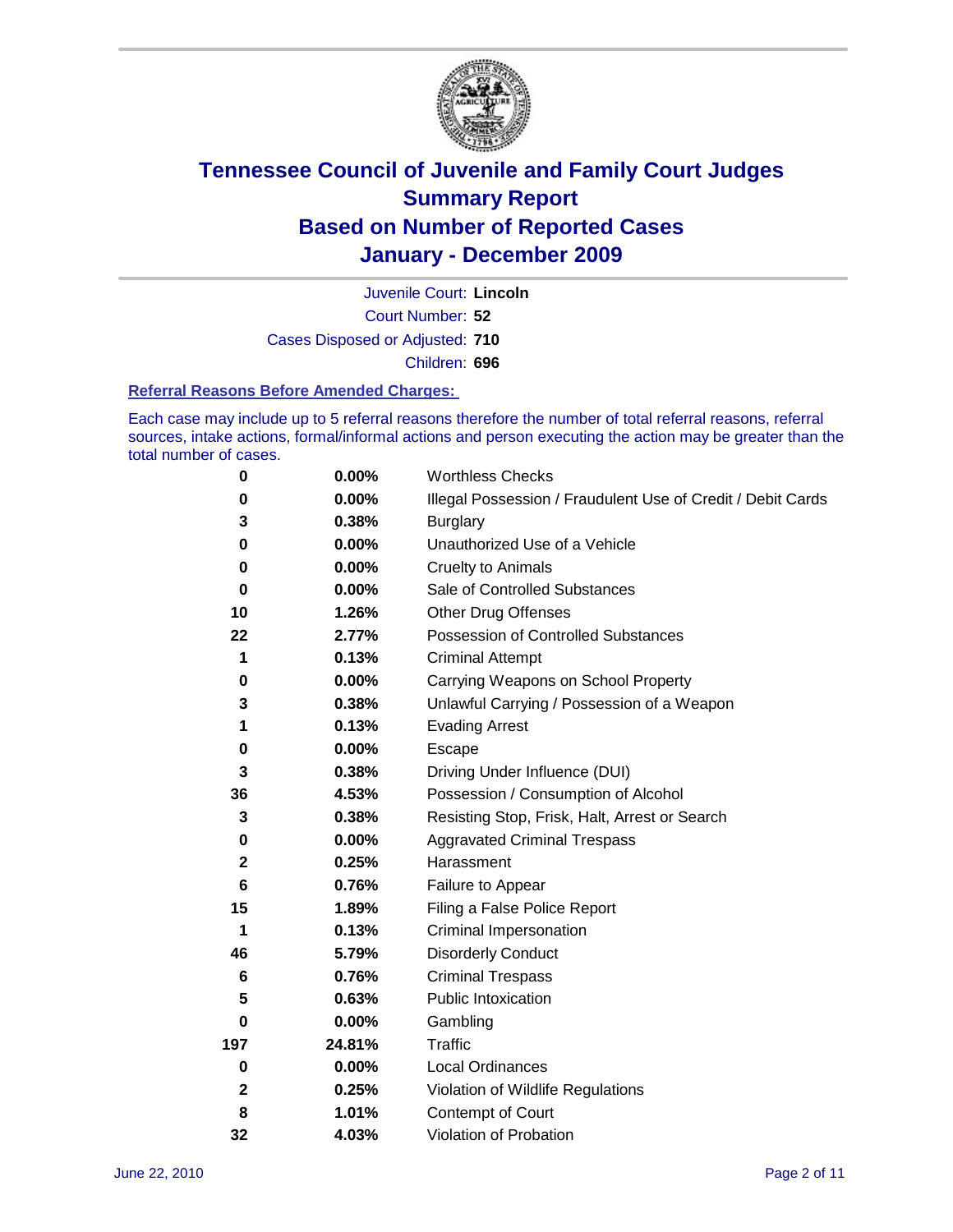

Court Number: **52** Juvenile Court: **Lincoln** Cases Disposed or Adjusted: **710** Children: **696**

#### **Referral Reasons Before Amended Charges:**

Each case may include up to 5 referral reasons therefore the number of total referral reasons, referral sources, intake actions, formal/informal actions and person executing the action may be greater than the total number of cases.

| 0           | 0.00%    | Violation of Aftercare                 |
|-------------|----------|----------------------------------------|
| 22          | 2.77%    | <b>Unruly Behavior</b>                 |
| 115         | 14.48%   | Truancy                                |
| 15          | 1.89%    | In-State Runaway                       |
| $\mathbf 0$ | 0.00%    | Out-of-State Runaway                   |
| 71          | 8.94%    | Possession of Tobacco Products         |
| 6           | 0.76%    | Violation of a Valid Court Order       |
| 35          | 4.41%    | <b>Violation of Curfew</b>             |
| 0           | $0.00\%$ | <b>Sexually Abused Child</b>           |
| 0           | 0.00%    | <b>Physically Abused Child</b>         |
| 0           | $0.00\%$ | Dependency / Neglect                   |
| 0           | 0.00%    | Termination of Parental Rights         |
| 0           | $0.00\%$ | <b>Violation of Pretrial Diversion</b> |
| 0           | 0.00%    | Violation of Informal Adjustment       |
| 0           | $0.00\%$ | <b>Judicial Review</b>                 |
| 0           | $0.00\%$ | <b>Administrative Review</b>           |
| 0           | $0.00\%$ | <b>Foster Care Review</b>              |
| 0           | $0.00\%$ | Custody                                |
| 0           | $0.00\%$ | Visitation                             |
| 0           | $0.00\%$ | Paternity / Legitimation               |
| 0           | 0.00%    | <b>Child Support</b>                   |
| 0           | $0.00\%$ | <b>Request for Medical Treatment</b>   |
| 0           | 0.00%    | <b>Consent to Marry</b>                |
| 13          | 1.64%    | Other                                  |
| 794         | 100.00%  | <b>Total Referrals</b>                 |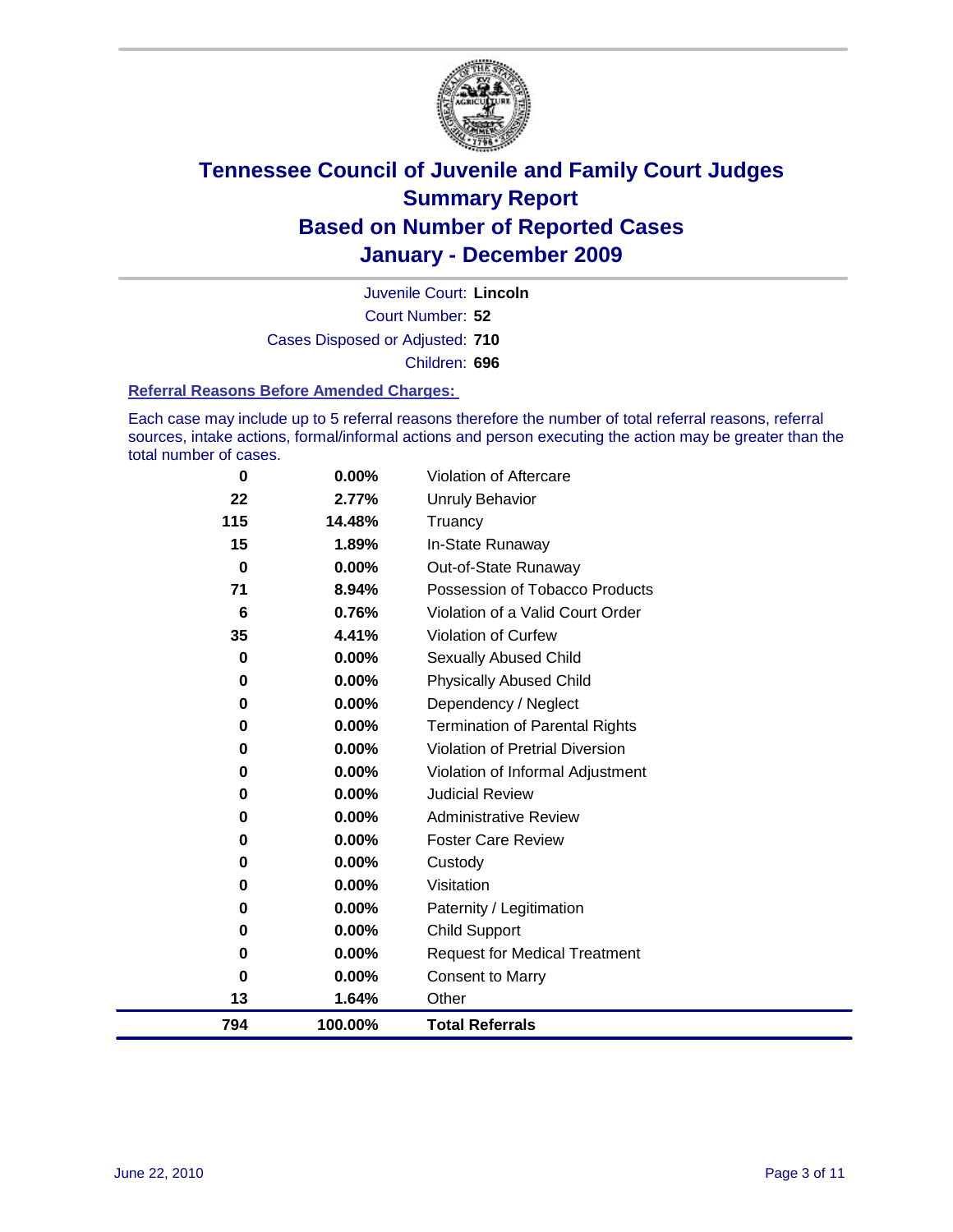

|                            | Juvenile Court: Lincoln         |                                   |  |  |  |
|----------------------------|---------------------------------|-----------------------------------|--|--|--|
| Court Number: 52           |                                 |                                   |  |  |  |
|                            | Cases Disposed or Adjusted: 710 |                                   |  |  |  |
|                            |                                 | Children: 696                     |  |  |  |
| <b>Referral Sources: 1</b> |                                 |                                   |  |  |  |
| 514                        | 64.74%                          | Law Enforcement                   |  |  |  |
| 24                         | 3.02%                           | Parents                           |  |  |  |
| 10                         | 1.26%                           | <b>Relatives</b>                  |  |  |  |
| 0                          | $0.00\%$                        | Self                              |  |  |  |
| 155                        | 19.52%                          | School                            |  |  |  |
| 0                          | 0.00%                           | <b>CSA</b>                        |  |  |  |
| 6                          | 0.76%                           | <b>DCS</b>                        |  |  |  |
| 0                          | 0.00%                           | <b>Other State Department</b>     |  |  |  |
| 0                          | $0.00\%$                        | <b>District Attorney's Office</b> |  |  |  |
| 48                         | 6.05%                           | <b>Court Staff</b>                |  |  |  |
| 0                          | $0.00\%$                        | Social Agency                     |  |  |  |
| 0                          | 0.00%                           | <b>Other Court</b>                |  |  |  |
| 36                         | 4.53%                           | Victim                            |  |  |  |
| 0                          | 0.00%                           | Child & Parent                    |  |  |  |
| 1                          | 0.13%                           | Hospital                          |  |  |  |
| 0                          | 0.00%                           | Unknown                           |  |  |  |
| 0                          | 0.00%                           | Other                             |  |  |  |
| 794                        | 100.00%                         | <b>Total Referral Sources</b>     |  |  |  |

### **Age of Child at Referral: 2**

| 696 | 100.00%  | <b>Total Child Count</b> |
|-----|----------|--------------------------|
| 0   | $0.00\%$ | Unknown                  |
| 0   | 0.00%    | Ages 19 and Over         |
| 253 | 36.35%   | Ages 17 through 18       |
| 299 | 42.96%   | Ages 15 through 16       |
| 84  | 12.07%   | Ages 13 through 14       |
| 35  | 5.03%    | Ages 11 through 12       |
| 25  | 3.59%    | Ages 10 and Under        |
|     |          |                          |

<sup>1</sup> If different than number of Referral Reasons (794), verify accuracy of your court's data.

<sup>2</sup> One child could be counted in multiple categories, verify accuracy of your court's data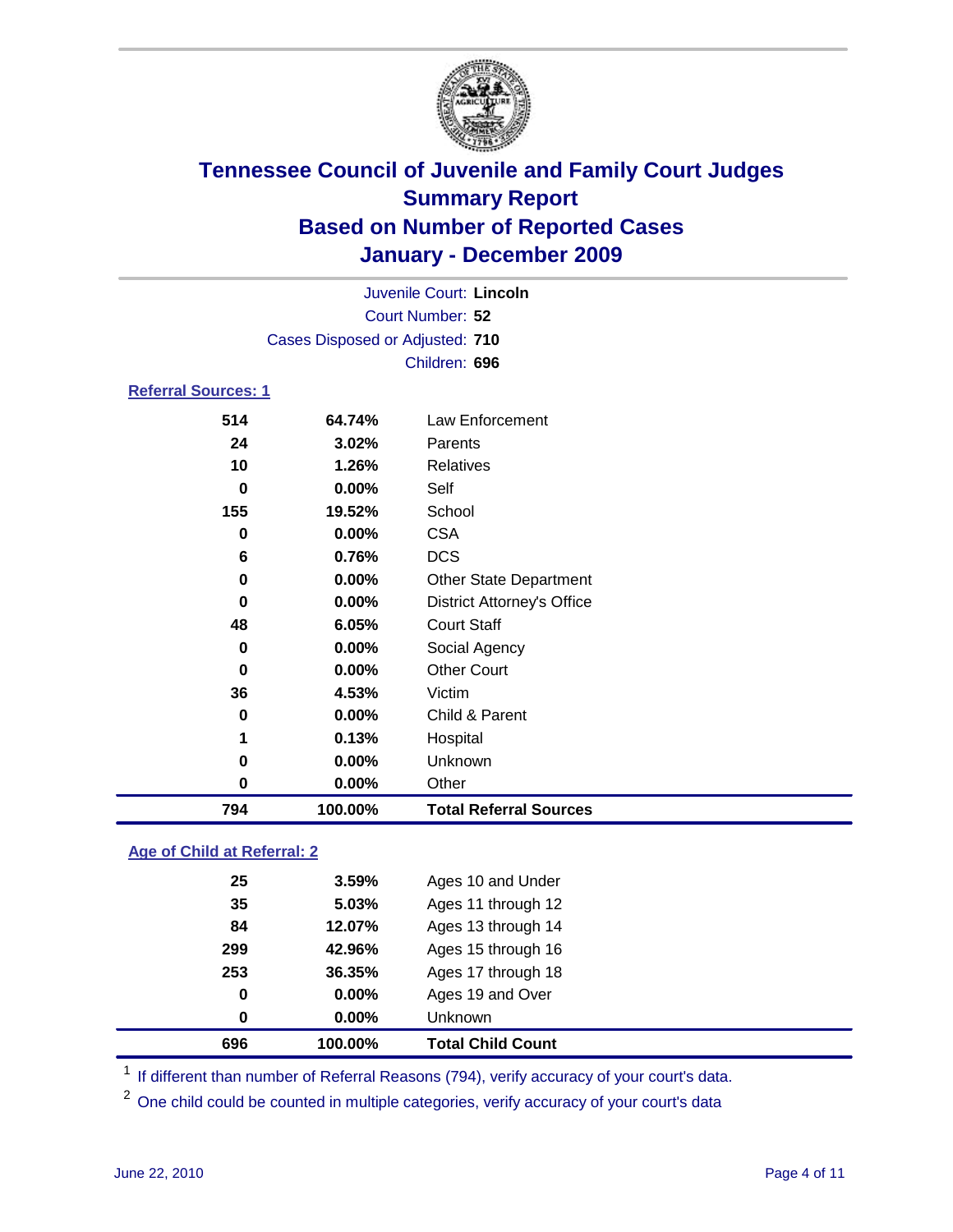

| Juvenile Court: Lincoln                 |                                 |                          |  |  |
|-----------------------------------------|---------------------------------|--------------------------|--|--|
| Court Number: 52                        |                                 |                          |  |  |
|                                         | Cases Disposed or Adjusted: 710 |                          |  |  |
|                                         |                                 | Children: 696            |  |  |
| Sex of Child: 1                         |                                 |                          |  |  |
| 448                                     | 64.37%                          | Male                     |  |  |
| 248                                     | 35.63%                          | Female                   |  |  |
| $\mathbf 0$                             | 0.00%                           | Unknown                  |  |  |
| 696                                     | 100.00%                         | <b>Total Child Count</b> |  |  |
| Race of Child: 1                        |                                 |                          |  |  |
| 589                                     | 84.63%                          | White                    |  |  |
| 104                                     | 14.94%                          | African American         |  |  |
| 0                                       | 0.00%                           | Native American          |  |  |
| 0                                       | 0.00%                           | Asian                    |  |  |
| 3                                       | 0.43%                           | Mixed                    |  |  |
| $\mathbf 0$                             | 0.00%                           | Unknown                  |  |  |
| 696                                     | 100.00%                         | <b>Total Child Count</b> |  |  |
| <b>Hispanic Origin: 1</b>               |                                 |                          |  |  |
| 15                                      | 2.16%                           | Yes                      |  |  |
| 681                                     | 97.84%                          | <b>No</b>                |  |  |
| $\mathbf 0$                             | 0.00%                           | Unknown                  |  |  |
| 696                                     | 100.00%                         | <b>Total Child Count</b> |  |  |
| <b>School Enrollment of Children: 1</b> |                                 |                          |  |  |
| 691                                     | 99.28%                          | Yes                      |  |  |
| 5                                       | 0.72%                           | No                       |  |  |
| $\mathbf 0$                             | 0.00%                           | Unknown                  |  |  |
| 696                                     | 100.00%                         | <b>Total Child Count</b> |  |  |

One child could be counted in multiple categories, verify accuracy of your court's data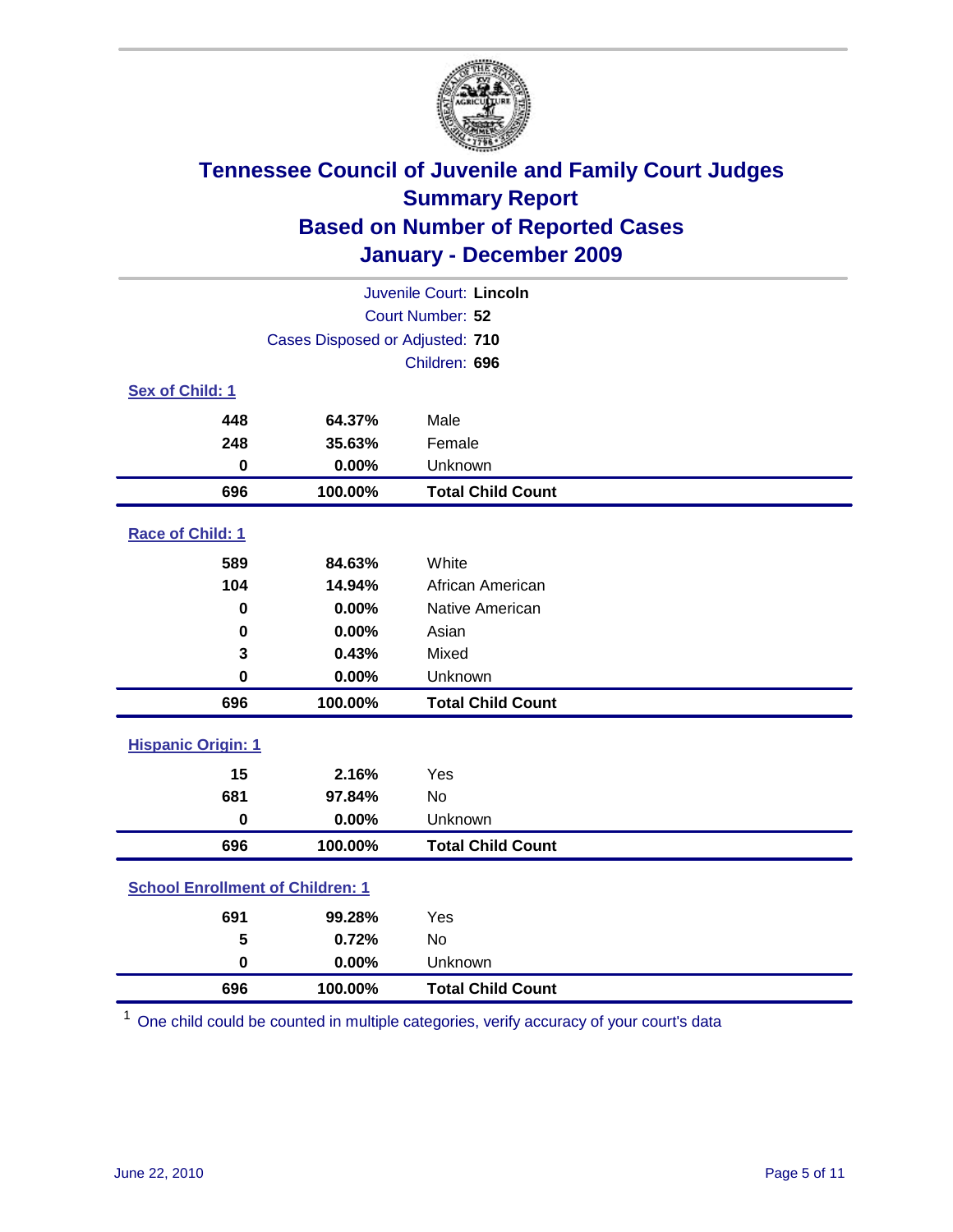

Court Number: **52** Juvenile Court: **Lincoln** Cases Disposed or Adjusted: **710** Children: **696**

### **Living Arrangement of Child at Time of Referral: 1**

| 696 | 100.00%  | <b>Total Child Count</b>     |
|-----|----------|------------------------------|
| 0   | 0.00%    | Other                        |
| 0   | 0.00%    | Unknown                      |
| 0   | $0.00\%$ | Independent                  |
| 0   | $0.00\%$ | In an Institution            |
| 0   | $0.00\%$ | In a Residential Center      |
| 1   | 0.14%    | In a Group Home              |
| 4   | 0.57%    | With Foster Family           |
| 9   | 1.29%    | With Adoptive Parents        |
| 47  | 6.75%    | <b>With Relatives</b>        |
| 45  | 6.47%    | With Father                  |
| 341 | 48.99%   | With Mother                  |
| 35  | 5.03%    | With Mother and Stepfather   |
| 4   | $0.57\%$ | With Father and Stepmother   |
| 210 | 30.17%   | With Both Biological Parents |
|     |          |                              |

#### **Type of Detention: 2**

| 710      | 100.00%  | <b>Total Detention Count</b> |
|----------|----------|------------------------------|
| 0        | $0.00\%$ | Other                        |
| 684      | 96.34%   | Does Not Apply               |
| $\bf{0}$ | $0.00\%$ | Unknown                      |
| 0        | $0.00\%$ | <b>Psychiatric Hospital</b>  |
| 0        | 0.00%    | Jail - No Separation         |
| 0        | $0.00\%$ | Jail - Partial Separation    |
| 0        | 0.00%    | Jail - Complete Separation   |
| 26       | 3.66%    | Juvenile Detention Facility  |
| 0        | $0.00\%$ | Non-Secure Placement         |
|          |          |                              |

<sup>1</sup> One child could be counted in multiple categories, verify accuracy of your court's data

<sup>2</sup> If different than number of Cases (710) verify accuracy of your court's data.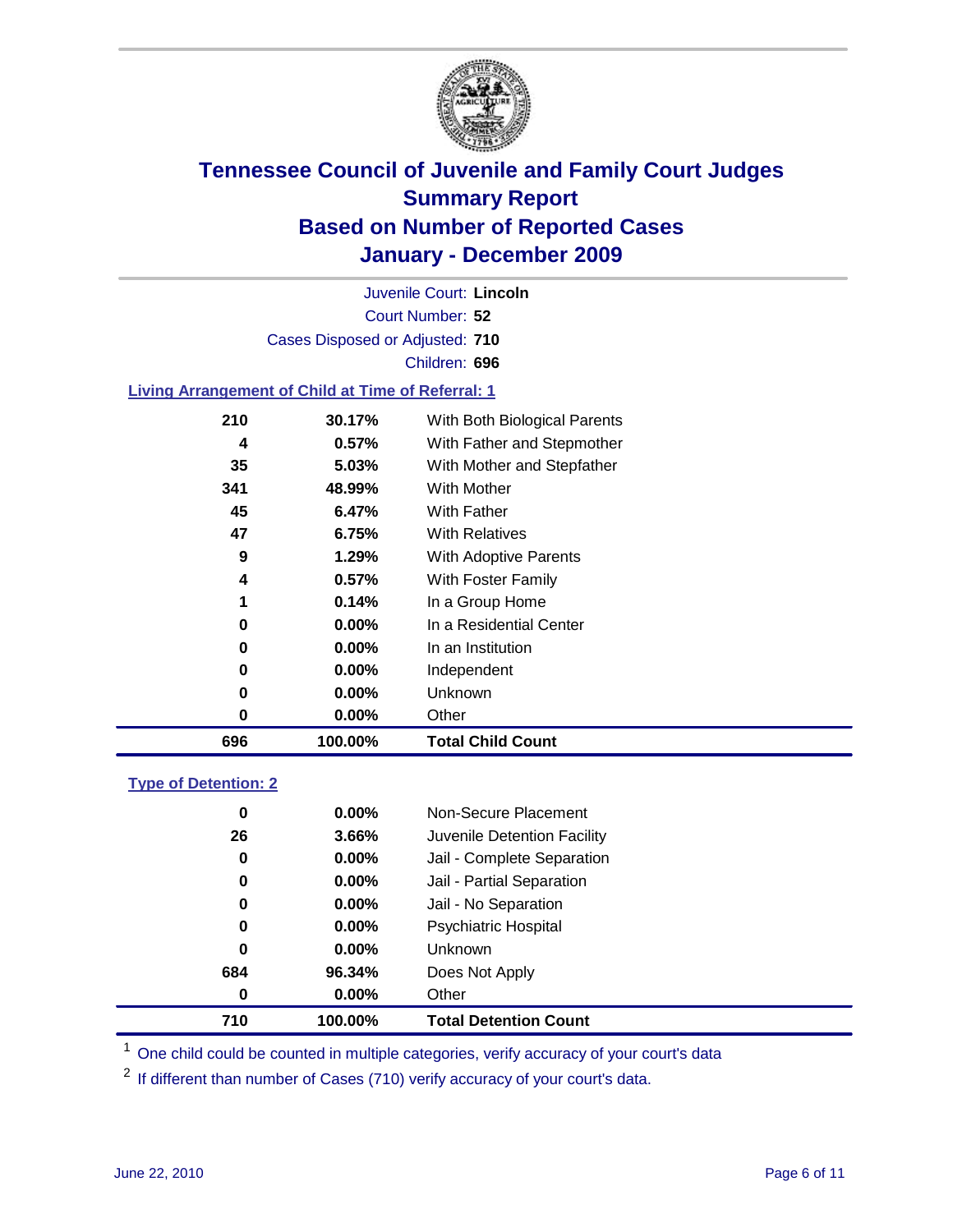

| Juvenile Court: Lincoln                            |                                 |                                      |  |  |  |
|----------------------------------------------------|---------------------------------|--------------------------------------|--|--|--|
| Court Number: 52                                   |                                 |                                      |  |  |  |
|                                                    | Cases Disposed or Adjusted: 710 |                                      |  |  |  |
|                                                    |                                 | Children: 696                        |  |  |  |
| <b>Placement After Secure Detention Hearing: 1</b> |                                 |                                      |  |  |  |
| 19                                                 | 2.68%                           | Returned to Prior Living Arrangement |  |  |  |
| 1                                                  | 0.14%                           | Juvenile Detention Facility          |  |  |  |
| $\bf{0}$                                           | 0.00%                           | Jail                                 |  |  |  |
| 3                                                  | 0.42%                           | Shelter / Group Home                 |  |  |  |
| $\bf{0}$                                           | 0.00%                           | <b>Foster Family Home</b>            |  |  |  |
| $\bf{0}$                                           | 0.00%                           | Psychiatric Hospital                 |  |  |  |
| 0                                                  | 0.00%                           | Unknown                              |  |  |  |
| 687                                                | 96.76%                          | Does Not Apply                       |  |  |  |
| $\bf{0}$                                           | 0.00%                           | Other                                |  |  |  |
| 710                                                | 100.00%                         | <b>Total Placement Count</b>         |  |  |  |
| <b>Intake Actions: 2</b>                           |                                 |                                      |  |  |  |
|                                                    |                                 |                                      |  |  |  |
| 432                                                | 54.41%                          | <b>Petition Filed</b>                |  |  |  |
| $\bf{0}$                                           | 0.00%                           | <b>Motion Filed</b>                  |  |  |  |
| 362                                                | 45.59%                          | <b>Citation Processed</b>            |  |  |  |
| $\bf{0}$                                           | 0.00%                           | Notification of Paternity Processed  |  |  |  |
| $\bf{0}$                                           | 0.00%                           | Scheduling of Judicial Review        |  |  |  |
| 0                                                  | 0.00%                           | Scheduling of Administrative Review  |  |  |  |
| $\bf{0}$                                           | 0.00%                           | Scheduling of Foster Care Review     |  |  |  |
| $\bf{0}$                                           | 0.00%                           | Unknown                              |  |  |  |
| 0                                                  | 0.00%                           | Does Not Apply                       |  |  |  |
| 0                                                  | 0.00%                           | Other                                |  |  |  |
| 794                                                | 100.00%                         | <b>Total Intake Count</b>            |  |  |  |

<sup>1</sup> If different than number of Cases (710) verify accuracy of your court's data.

<sup>2</sup> If different than number of Referral Reasons (794), verify accuracy of your court's data.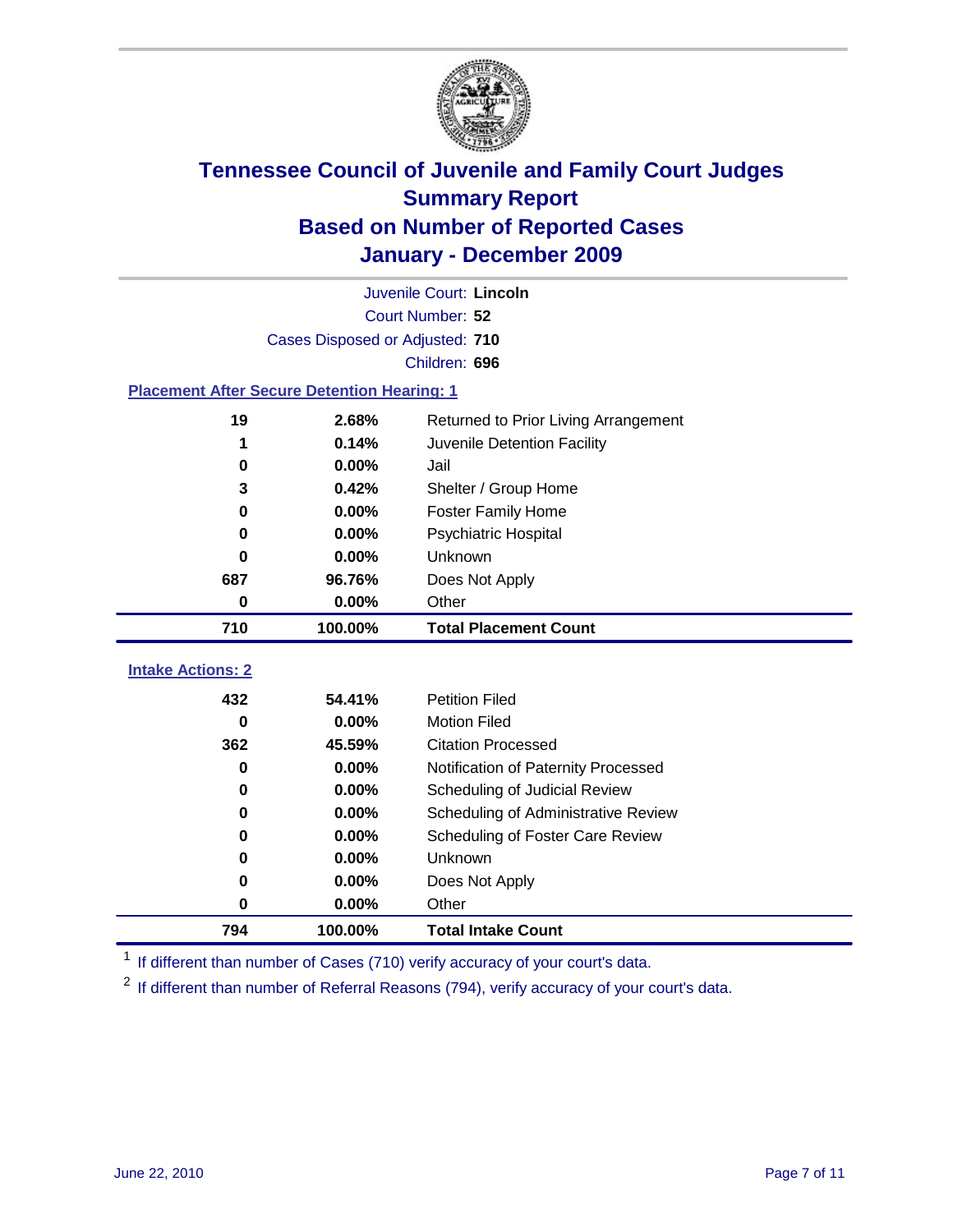

Court Number: **52** Juvenile Court: **Lincoln** Cases Disposed or Adjusted: **710** Children: **696**

### **Last Grade Completed by Child: 1**

| 0                                       | 0.00%   | Too Young for School         |  |
|-----------------------------------------|---------|------------------------------|--|
| 0                                       | 0.00%   | Preschool                    |  |
| $6\phantom{1}$                          | 0.86%   | Kindergarten                 |  |
| 0                                       | 0.00%   | 1st Grade                    |  |
| 5                                       | 0.72%   | 2nd Grade                    |  |
| 4                                       | 0.57%   | 3rd Grade                    |  |
| 6                                       | 0.86%   | 4th Grade                    |  |
| 10                                      | 1.44%   | 5th Grade                    |  |
| 19                                      | 2.73%   | 6th Grade                    |  |
| 27                                      | 3.88%   | 7th Grade                    |  |
| 61                                      | 8.76%   | 8th Grade                    |  |
| 89                                      | 12.79%  | 9th Grade                    |  |
| 127                                     | 18.25%  | 10th Grade                   |  |
| 213                                     | 30.60%  | 11th Grade                   |  |
| 127                                     | 18.25%  | 12th Grade                   |  |
| 0                                       | 0.00%   | Non-Graded Special Ed        |  |
| 1                                       | 0.14%   | <b>GED</b>                   |  |
| 0                                       | 0.00%   | Graduated                    |  |
| $\bf{0}$                                | 0.00%   | <b>Never Attended School</b> |  |
| 1                                       | 0.14%   | Unknown                      |  |
| $\bf{0}$                                | 0.00%   | Other                        |  |
| 696                                     | 100.00% | <b>Total Child Count</b>     |  |
| <b>Enrolled in Special Education: 1</b> |         |                              |  |

| 696 | 100.00% | <b>Total Child Count</b> |
|-----|---------|--------------------------|
|     | 0.14%   | Unknown                  |
| 571 | 82.04%  | No                       |
| 124 | 17.82%  | Yes                      |
|     |         |                          |

One child could be counted in multiple categories, verify accuracy of your court's data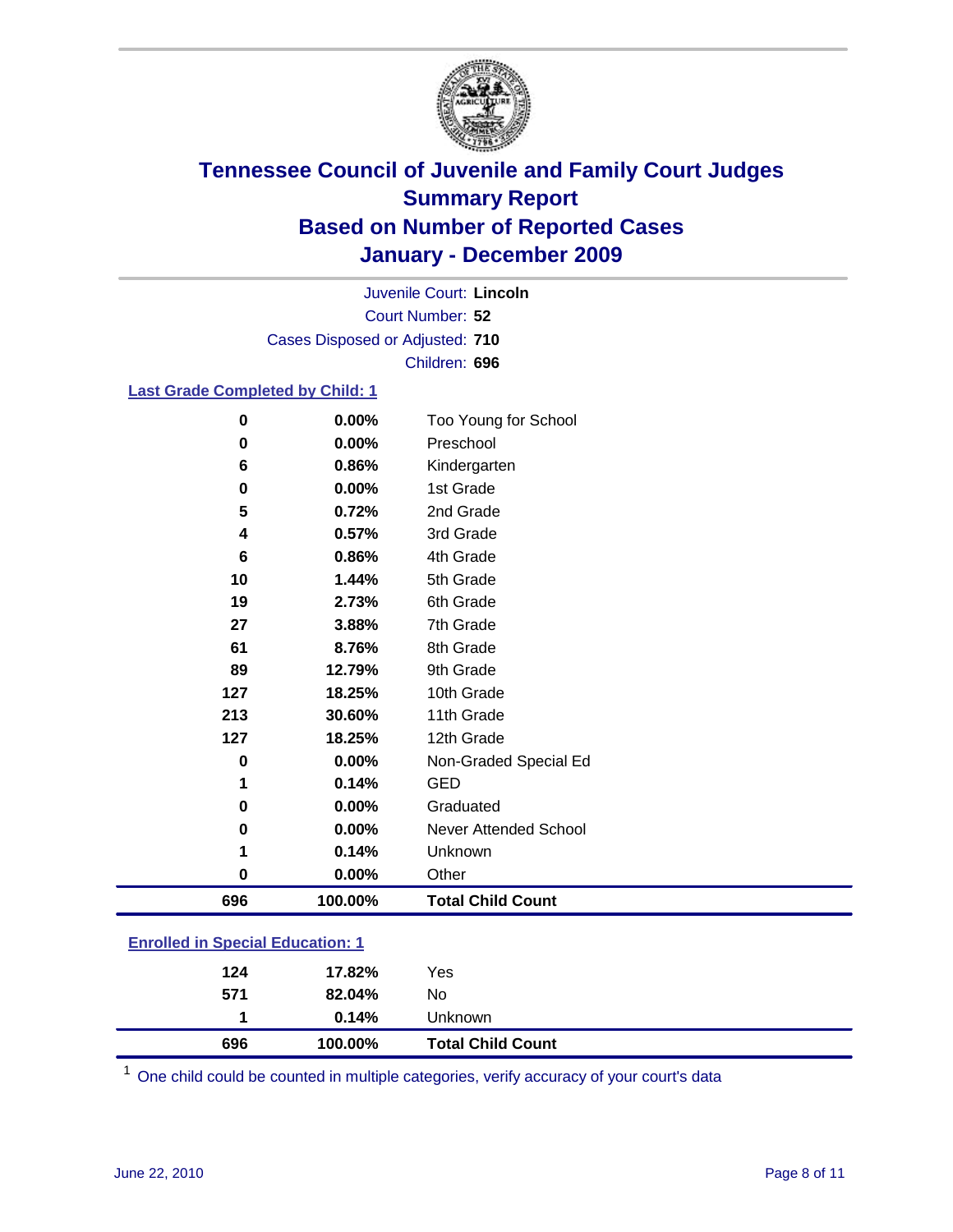

| Juvenile Court: Lincoln      |                                 |                           |  |  |
|------------------------------|---------------------------------|---------------------------|--|--|
|                              | Court Number: 52                |                           |  |  |
|                              | Cases Disposed or Adjusted: 710 |                           |  |  |
|                              | Children: 696                   |                           |  |  |
| <b>Action Executed By: 1</b> |                                 |                           |  |  |
| 793                          | 99.87%                          | Judge                     |  |  |
| 1                            | 0.13%                           | Referee                   |  |  |
| 0                            | $0.00\%$                        | <b>YSO</b>                |  |  |
| 0                            | $0.00\%$                        | Other                     |  |  |
| 0                            | 0.00%                           | Unknown                   |  |  |
| 794                          | 100.00%                         | <b>Total Action Count</b> |  |  |

### **Formal / Informal Actions: 1**

| 15  | 1.89%    | Dismissed                                        |
|-----|----------|--------------------------------------------------|
| 354 | 44.58%   | Retired / Nolle Prosequi                         |
| 136 | 17.13%   | <b>Complaint Substantiated Delinquent</b>        |
| 41  | 5.16%    | <b>Complaint Substantiated Status Offender</b>   |
| 0   | $0.00\%$ | <b>Complaint Substantiated Dependent/Neglect</b> |
| 0   | 0.00%    | <b>Complaint Substantiated Abused</b>            |
| 0   | $0.00\%$ | <b>Complaint Substantiated Mentally III</b>      |
| 0   | $0.00\%$ | Informal Adjustment                              |
| 0   | $0.00\%$ | <b>Pretrial Diversion</b>                        |
| 0   | $0.00\%$ | <b>Transfer to Adult Court Hearing</b>           |
| 0   | $0.00\%$ | Charges Cleared by Transfer to Adult Court       |
| 0   | $0.00\%$ | Special Proceeding                               |
| 0   | $0.00\%$ | <b>Review Concluded</b>                          |
| 248 | 31.23%   | Case Held Open                                   |
| 0   | $0.00\%$ | Other                                            |
| 0   | $0.00\%$ | <b>Unknown</b>                                   |
| 794 | 100.00%  | <b>Total Action Count</b>                        |

<sup>1</sup> If different than number of Referral Reasons (794), verify accuracy of your court's data.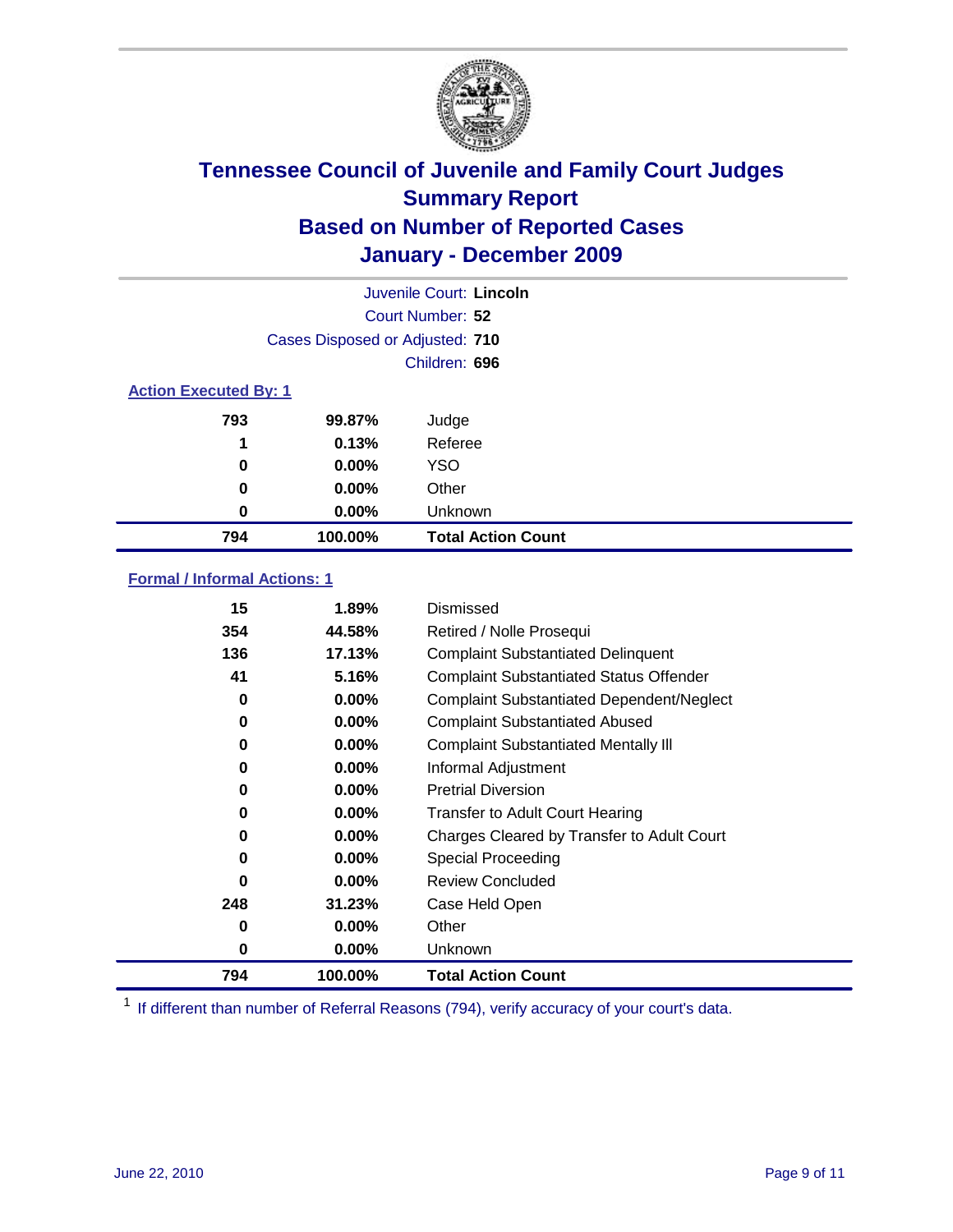

|                       |                                 | Juvenile Court: Lincoln                               |
|-----------------------|---------------------------------|-------------------------------------------------------|
|                       |                                 | Court Number: 52                                      |
|                       | Cases Disposed or Adjusted: 710 |                                                       |
|                       |                                 | Children: 696                                         |
| <b>Case Outcomes:</b> |                                 | There can be multiple outcomes for one child or case. |
| 9                     | 0.62%                           | <b>Case Dismissed</b>                                 |
| 289                   | 20.00%                          | Case Retired or Nolle Prosequi                        |
| 0                     | 0.00%                           | Warned / Counseled                                    |
| 223                   | 15.43%                          | <b>Held Open For Review</b>                           |
| 47                    | 3.25%                           | Supervision / Probation to Juvenile Court             |
| 0                     | 0.00%                           | <b>Probation to Parents</b>                           |
| 17                    | 1.18%                           | Referral to Another Entity for Supervision / Service  |
| 48                    | 3.32%                           | Referred for Mental Health Counseling                 |
| 27                    | 1.87%                           | Referred for Alcohol and Drug Counseling              |
| 0                     | 0.00%                           | <b>Referred to Alternative School</b>                 |
| 0                     | 0.00%                           | Referred to Private Child Agency                      |
| 45                    | 3.11%                           | Referred to Defensive Driving School                  |
| 1                     | 0.07%                           | Referred to Alcohol Safety School                     |
| 0                     | 0.00%                           | Referred to Juvenile Court Education-Based Program    |
| 3                     | 0.21%                           | Driver's License Held Informally                      |
| 0                     | 0.00%                           | <b>Voluntary Placement with DMHMR</b>                 |
| 0                     | 0.00%                           | <b>Private Mental Health Placement</b>                |
| 0                     | 0.00%                           | <b>Private MR Placement</b>                           |
| 0                     | 0.00%                           | Placement with City/County Agency/Facility            |
| 1                     | 0.07%                           | Placement with Relative / Other Individual            |
| 24                    | 1.66%                           | Fine                                                  |
| 313                   | 21.66%                          | <b>Public Service</b>                                 |
| 14                    | 0.97%                           | Restitution                                           |
| 0                     | 0.00%                           | <b>Runaway Returned</b>                               |
| 39                    | 2.70%                           | No Contact Order                                      |
| 0                     | 0.00%                           | Injunction Other than No Contact Order                |
| 0                     | 0.00%                           | <b>House Arrest</b>                                   |
| 1                     | 0.07%                           | <b>Court Defined Curfew</b>                           |
| 0                     | 0.00%                           | Dismissed from Informal Adjustment                    |
| 0                     | 0.00%                           | <b>Dismissed from Pretrial Diversion</b>              |
| 0                     | 0.00%                           | Released from Probation                               |
| 0                     | 0.00%                           | <b>Transferred to Adult Court</b>                     |
| 0                     | $0.00\%$                        | <b>DMHMR Involuntary Commitment</b>                   |